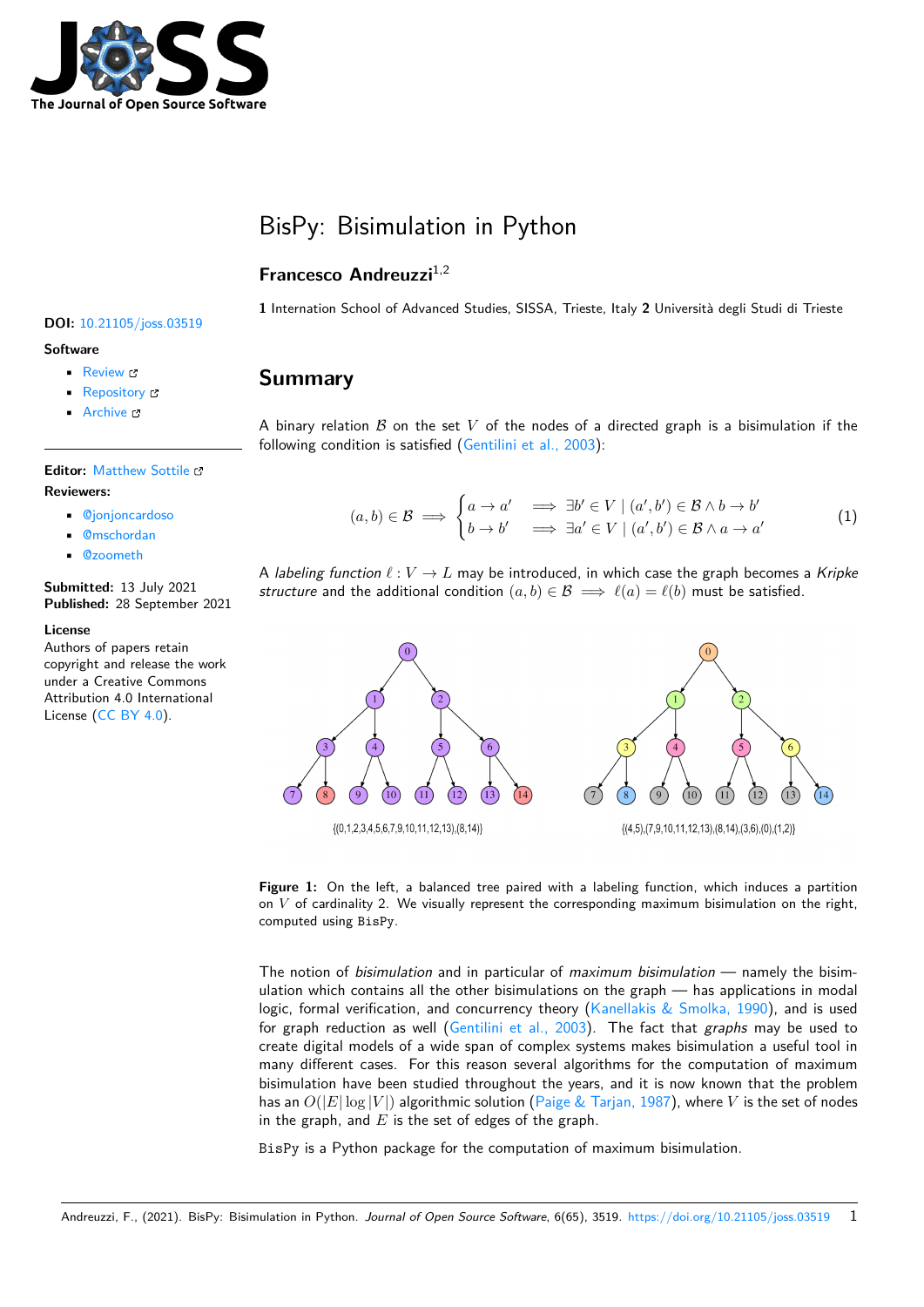

# **Statement of need**

To the best of our knowledge, BisPy is the first Python project to address the problem presented above, and to meet the objectives of healthy open source software, namely extensive testing, documentation, and intuitive code commenting.

We think that our project may be a useful tool to study practical cases for students approaching the field — since the notion of bisimulation may be somewhat counterintuitive at first glance — as well as for established researchers, who may use BisPy to study improvements on particular types of graphs and to compare new algorithms with the state of the art.

It is interesting to observe that the package BisPy, briefly presented below, contains the implementation of more than one algorithm for the computation of maximum bisimulation, and every algorithm uses a peculiar strategy to obtain the result. For this reason, we think that our package may be useful to assess the performance of different approaches on a particular problem.

# **BisPy**

Our package contains the implementation of the following algorithms:

- Paige-Tarjan (1987), which employs an insight from the famous algorithm for the minimization of finite states automata (Hopcroft, 1971);
- Dovier-Piazza-Policriti (2001), which uses the notion of *rank* to optimize the overhead of splitting the initial partition, and can be computed — prior the execution of the algorithm — [using](#page-4-1) an  $O(|V| + |E|)$  procedure (Sharir, 1981; Tarjan, 1972);
- **•** Saha (2007), which can be used to [update the max](#page-4-2)imum bisimulation of a graph after the addition of a new [edge,](#page-3-1) and is more efficient than the computation *from scratch* in some cases (the computational complexity depends on how much the maximum bisimulation changes due to the modification).

Our implementations have been tested and documented deeply; moreover we split the algorithms into smaller functions, which we prefer to having a monolithic block of code in order to improve readability and testability. This kind of modularity allows us to reuse functions across multiple algorithms, since several procedures are shared (e.g., split is used in all three of the algorithms that we mentioned above, while the computation of rank is carried out only in the last two), and for the same reason we think that the addition of new functionalities would be straightforward since we have already implemented a significant set of common functions.

# **Example**

We present the code that we used to generate the example shown in Figure 1. First of all we import the modules needed to generate the graph (BisPy takes NetworkX directed graphs in input) and to compute the maximum bisimulation.

>>> import networkx as nx >>> from bispy import compute\_maximum\_bisimulation

After that we generate the graph, which as we mentioned before is a balanced tree with *branching-factor*=2 and *depth*=3. We also create a list of tuples that represents the labeling function which we employed in the example.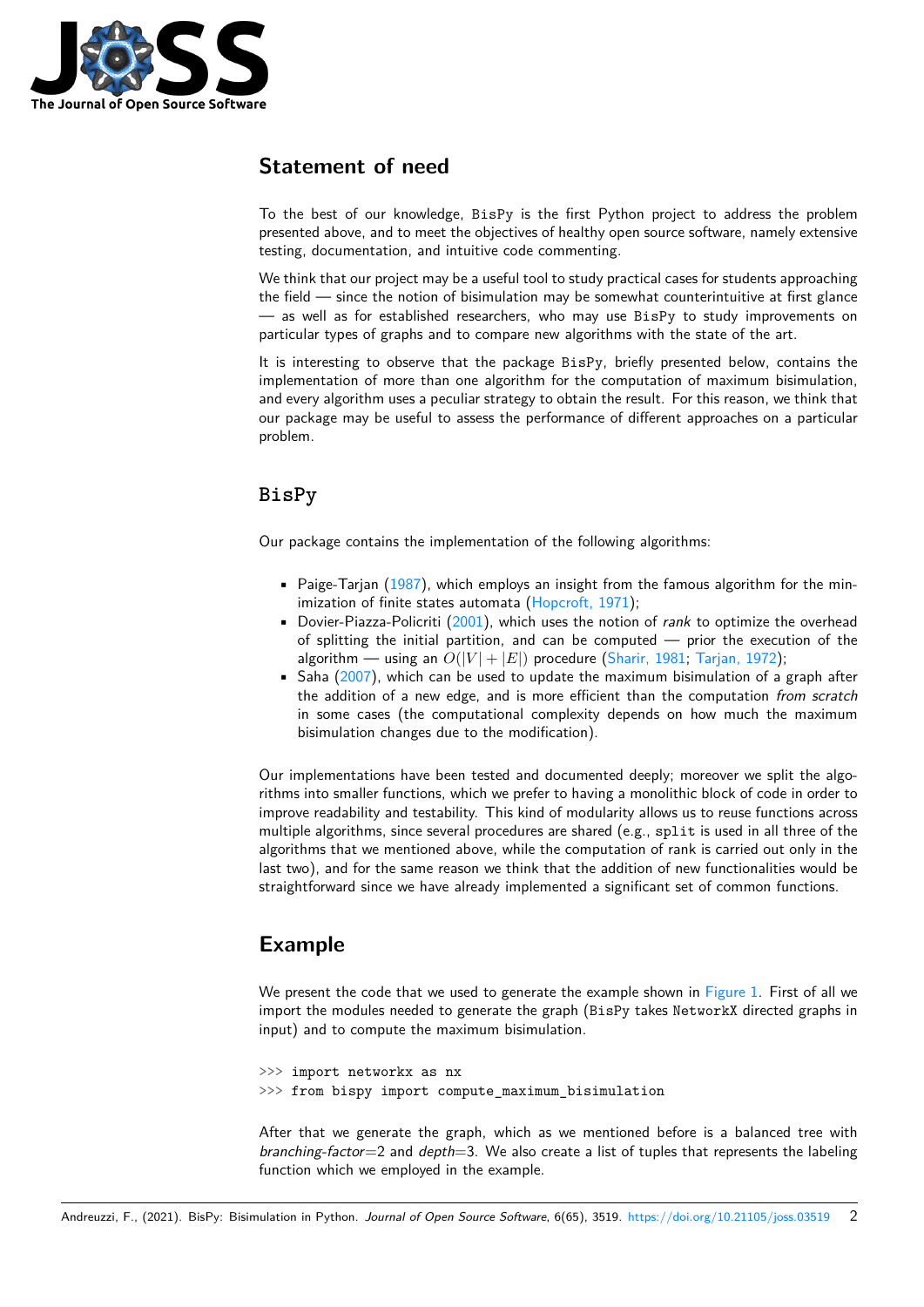

```
>>> graph = nx.balanced_tree(2,3, create_using=nx.DiGraph)
>>> labels = [(0,1,2,3,4,5,6,7,9,10,11,12,13), (8,14)]
```
We can now compute the maximum bisimulation of the Kripke structure taken into account as follows:

>>> compute\_maximum\_bisimulation(graph, labels)  $[(4,5), (7,9,10,11,12,13), (8,14), (3,6), (0,), (1,2)]$ 

The visualization shown above has been drawn using the library PyGraphviz. BisPy provides the requested output in the form of a list of tuples, each of which contains the labels of all the nodes that are members of an equivalence class of the maximum bisimulation.

### **Performance**

We briefly examine some performance results on two different kinds of graphs:

- *Balanced trees* (Cormen et al., 2009) with variable branching factor *r* and height *h*, for which we are going to use the notation  $B_T(r, h)$ ;
- *Erdős-Rényi graphs* (2009), also called *binomial graphs*, whose set *E* of edges is generated randomly (the cardinality  $|E|$  $|E|$  is roughly  $p|V|$ ).

The first experiment involves balanced trees, and consists of the computation of the maximum bisimulation of trees with [variab](#page-3-2)le dimensions. The labeling set is the trivial partition of the set *V*. The results are shown in the left side of Figure 2. The quantity that varies along the x-axis is  $|E| \log |V|$ , since this allows the presentation of data in a more natural way.

The performance complies with the expected complexity  $|E| \log |V|$ : for instance our implementation of Dovier-Piazza-Policriti takes about 1.425 seconds to compute the maximum bisimulation on  $B_T(3, 10)$ , and 12.596 s[econds o](#page-3-3)n  $B_T(3, 12)$ . The value of the ratio  $\frac{|E_{B_T(3,12)}| \log |V_{B_T(3,10)}|}{|E_{B_T(3,10)}| \log |V_{B_T(3,10)}|}$  is approximately 10.7, therefore the growth of the time function respects approximately the predicted behavior.

Concerning binomial graphs, we fixed *p* = 0*.*0005 in order to obtain a graph of some practical interest (as  $p \rightarrow 1$  the graph becomes complete, as  $p \rightarrow 0$  also  $|E| \rightarrow 0$ ). This time we also consider Saha's incremental algorithm, and we conduct the experiment as follows:

- 1. Generate a binomial graph with the aforementioned features;
- 2. Compute the maximum bisimulation using Paige-Tarjan's algorithm;
- 3. Add a random edge to the graph;
- 4. Compute the updated maximum bisimulation three times, using the three algorithms taken into account, and verify the time taken by each one.

Since the experiment is not deterministic (the graph and the new edge are generated randomly) we evaluate and visualize the mean time taken by step 4 on a sample of 1000 iterations of steps 1-4.

The knowledge of the old maximum bisimulation is of no interest for non-incremental algorithms. However Saha's algorithm uses this input to reduce the number of steps: the goal of the second experiment is in fact to illustrate this improvement. The results are shown in the right side of Figure 2.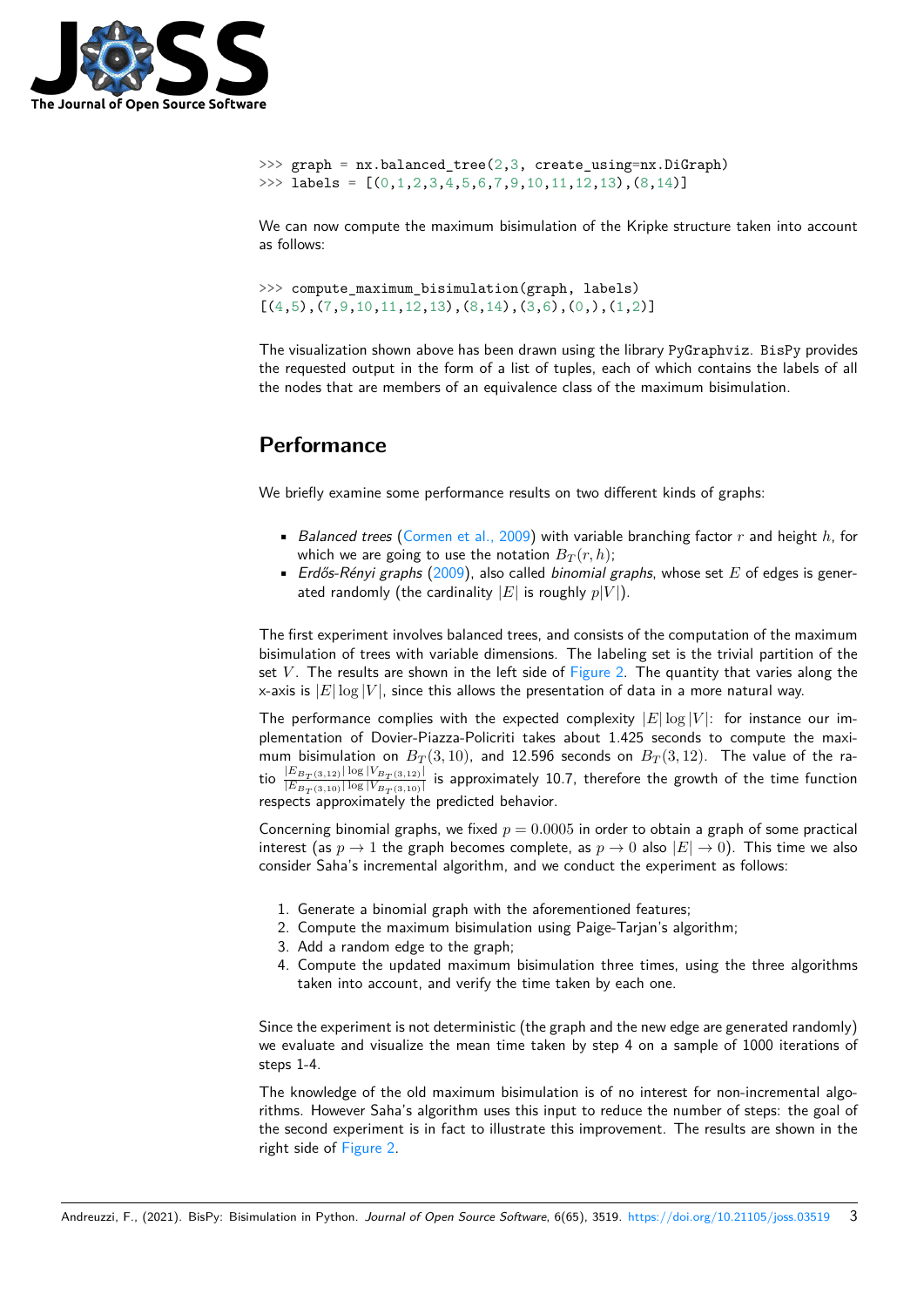

<span id="page-3-3"></span>

**Figure 2:** On the left side of the figure, the time taken by our implementations of Paige-Tarjan and Dovier-Piazza-Policriti to compute the maximum bisimulation of balanced trees with variable branching factor and height. On the right side, the time needed to update the maximum bisimulation of a binomial graph after the addition of a random edge (for this experiment we also consider Saha's incremental algorithm).

We ran the experiments on a workstation with operating system *CentOS Linux*, (x86*64), processor Intel(R) Core(TM) i7-4790 CPU (4 cores, 3.60GHz), and 16 GB RAM. Graphs have been generated using functions from the Python package \_NetworkX* (Hagberg et al., 2008). We measured time using the Python module *timeit* (Van Rossum & Drake, 2009).

### **Acknowledgements**

We acknowledge the support received from Alberto Casagrande during the preliminar theoretical study of the topic, as well as SISSA mathLab for providing the hardware used to perform experiments on large graphs.

# **References**

- Cormen, T. H., Leiserson, C. E., Rivest, R. L., & Stein, C. (2009). *Introduction to algorithms, 3rd edition*. MIT Press. ISBN: 978-0-262-03384-8
- <span id="page-3-2"></span>Dovier, A., Piazza, C., & Policriti, A. (2001). A fast bisimulation algorithm. *International Conference on Computer Aided Verification*, 79–90. https://doi.org/10.1007/ 3-540-44585-4\_8
- <span id="page-3-1"></span>Gentilini, R., Piazza, C., & Policri[ti, A. \(2003\). From](https://worldcat.org/isbn/978-0-262-03384-8) bisimulation to simulation: Coarsest partition problems. *Journal of Automated Reasoning*, *31*(1), 73–103. [https://doi.org/10.](https://doi.org/10.1007/3-540-44585-4_8) [1023/A:10273288](https://doi.org/10.1007/3-540-44585-4_8)30731
- <span id="page-3-0"></span>Hagberg, A., Swart, P., & S Chult, D. (2008). *Exploring network structure, dynamics, and function using NetworkX*. Los Alamos National Laboratory (LANL)[, Los Alamos, NM](https://doi.org/10.1023/A:1027328830731) [\(United States\).](https://doi.org/10.1023/A:1027328830731)